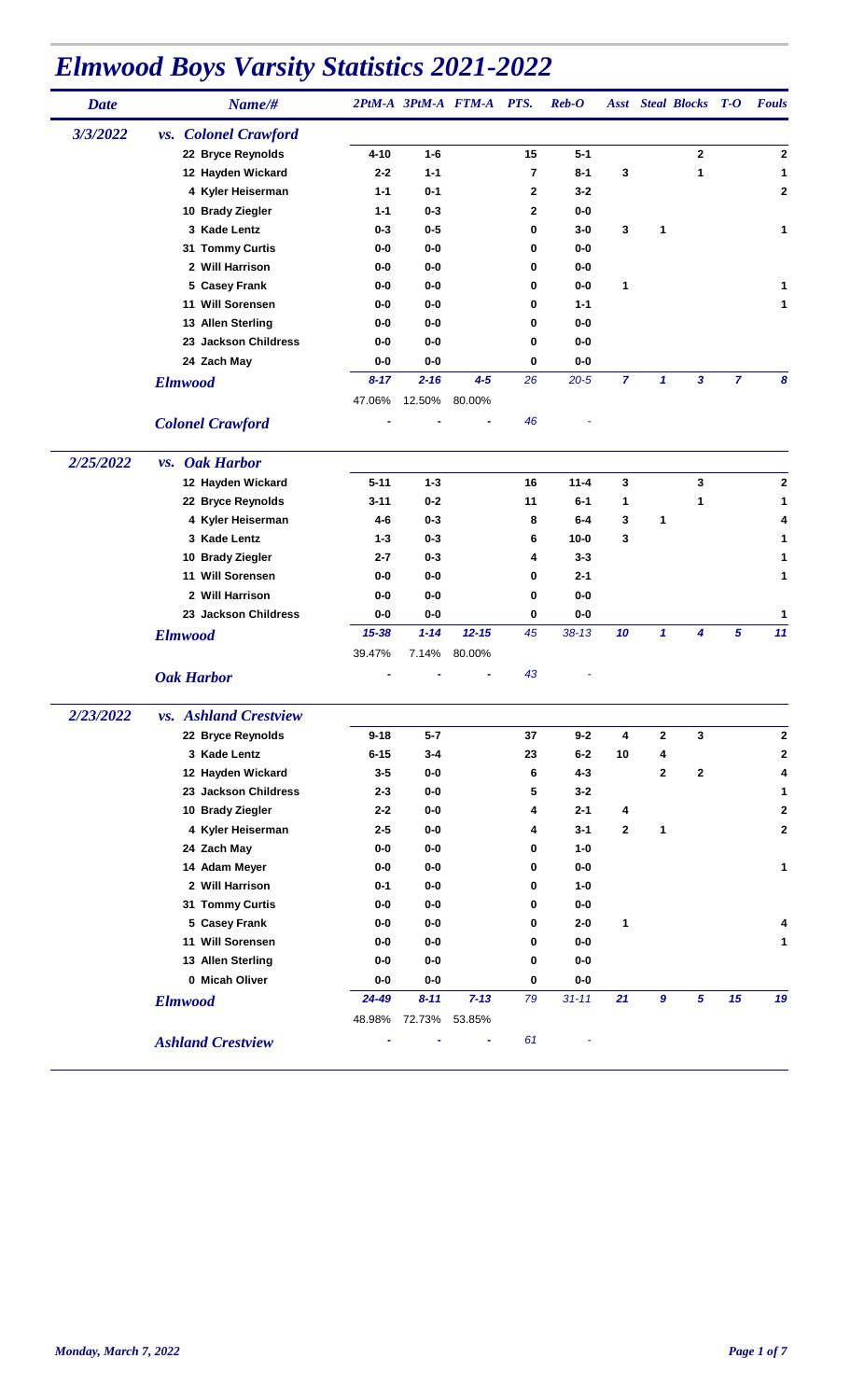| <b>Date</b> | Name/#               |                 |          | 2PtM-A 3PtM-A FTM-A PTS. |              | $\boldsymbol{Reb}\text{-}\boldsymbol{O}$ |              |                | <b>Asst</b> Steal Blocks T-O |                | <b>Fouls</b>     |
|-------------|----------------------|-----------------|----------|--------------------------|--------------|------------------------------------------|--------------|----------------|------------------------------|----------------|------------------|
| 2/18/2022   | vs. Lake             |                 |          |                          |              |                                          |              |                |                              |                |                  |
|             | 3 Kade Lentz         | $6 - 7$         | $1 - 2$  |                          | 17           | $5 - 1$                                  | 3            | 3              |                              |                | 2                |
|             | 22 Bryce Reynolds    | $3-6$           | $3 - 8$  |                          | 16           | $7 - 0$                                  | 4            | $\mathbf{2}$   | 3                            |                |                  |
|             | 12 Hayden Wickard    | $3-5$           | $0-0$    |                          | 6            | $6-4$                                    | $\mathbf{2}$ |                | 1                            |                |                  |
|             | 4 Kyler Heiserman    | $2 - 5$         | $0 - 2$  |                          | 4            | $1 - 0$                                  | 1            | 1              |                              |                |                  |
|             | 13 Allen Sterling    | $2 - 4$         | $0 - 1$  |                          | 4            | $3 - 2$                                  |              |                |                              |                |                  |
|             | 24 Zach May          | $1 - 1$         | $0-0$    |                          | $\mathbf{2}$ | $0-0$                                    |              |                |                              |                |                  |
|             | 5 Casey Frank        | $1 - 2$         | $0-0$    |                          | $\mathbf{2}$ | $3-0$                                    |              |                |                              |                | $\mathbf{2}$     |
|             | 23 Jackson Childress | $0 - 2$         | $0-0$    |                          | 0            | $1 - 1$                                  | 1            |                |                              |                | $\mathbf{1}$     |
|             | 11 Will Sorensen     | $0-0$           | $0-0$    |                          | 0            | $1 - 0$                                  |              | 1              |                              |                |                  |
|             | 10 Brady Ziegler     | $0 - 1$         | $0 - 1$  |                          | 0            | $1 - 0$                                  | 2            | 1              |                              |                |                  |
|             | 0 Micah Oliver       | $0-0$           | $0-0$    |                          | 0            | $1 - 0$                                  |              |                |                              |                | $\mathbf{1}$     |
|             | 31 Tommy Curtis      | $0 - 1$         | $0 - 1$  |                          | 0            | $1 - 1$                                  |              |                |                              |                |                  |
|             | 2 Will Harrison      | $0-0$           | $0-0$    |                          | 0            | $0-0$                                    |              |                |                              |                | 1                |
|             | 14 Adam Meyer        | $0-0$           | $0-0$    |                          | $\bf{0}$     | $3 - 1$                                  |              |                |                              |                | 2                |
|             | <b>Elmwood</b>       | 18-34           | $4 - 15$ | $3 - 8$                  | 51           | $33 - 10$                                | 13           | 8              | 4                            | 6              | $\boldsymbol{9}$ |
|             |                      | 52.94%          | 26.67%   | 37.50%                   |              |                                          |              |                |                              |                |                  |
|             |                      |                 |          |                          | 26           |                                          |              |                |                              |                |                  |
|             | <b>Lake</b>          |                 |          |                          |              |                                          |              |                |                              |                |                  |
| 2/15/2022   | vs. Eastwood         |                 |          |                          |              |                                          |              |                |                              |                |                  |
|             | 10 Brady Ziegler     | $2 - 2$         | $3 - 4$  |                          | 13           | $0-0$                                    |              |                |                              |                | 1                |
|             | 22 Bryce Reynolds    | $6 - 10$        | $0 - 1$  |                          | 12           | $5 - 2$                                  | 1            | 1              | 1                            |                | 2                |
|             | 12 Hayden Wickard    | $3 - 4$         | $1 - 3$  |                          | 9            | $5 - 3$                                  | $\mathbf{2}$ | $\mathbf{1}$   | 1                            |                | $\mathbf 2$      |
|             | 3 Kade Lentz         | $3 - 8$         | $0 - 4$  |                          | 9            | $2 - 0$                                  | 5            | 1              |                              |                | 3                |
|             | 4 Kyler Heiserman    | $0 - 3$         | $1 - 1$  |                          | 3            | $2 - 1$                                  | 2            |                |                              |                |                  |
|             | 11 Will Sorensen     | $1 - 1$         | $0-0$    |                          | $\mathbf{2}$ | 3-0                                      | 2            | 1              | 1                            |                | 1                |
|             | 5 Casey Frank        | $0-0$           | $0-0$    |                          | 0            | $0-0$                                    |              |                |                              |                |                  |
|             | 14 Adam Meyer        | $0-0$           | $0-0$    |                          | 0            | $1 - 0$                                  | 1            |                |                              |                |                  |
|             | <b>Elmwood</b>       | $15 - 28$       | $5 - 13$ | $3 - 9$                  | 48           | $18-6$                                   | 13           | 4              | $\mathbf{3}$                 | 14             | 9                |
|             |                      | 53.57%          | 38.46%   | 33.33%                   |              |                                          |              |                |                              |                |                  |
|             | <b>Eastwood</b>      |                 |          |                          | 55           |                                          |              |                |                              |                |                  |
|             |                      |                 |          |                          |              |                                          |              |                |                              |                |                  |
| 2/11/2022   | vs. Genoa            |                 |          |                          |              |                                          |              |                |                              |                |                  |
|             | 22 Bryce Reynolds    | $8 - 12$        | $1 - 5$  |                          | 22           | $2 - 1$                                  | 1            | 4              | $\mathbf{2}$                 |                |                  |
|             | 3 Kade Lentz         | $4 - 8$         | $1 - 5$  |                          | 11           | $2-0$                                    | 1            |                |                              |                | 1                |
|             | 12 Hayden Wickard    | $4 - 5$         | $0 - 2$  |                          | 10           | $6-2$                                    | 6            | 3              | 1                            |                | $\mathbf{2}$     |
|             | 10 Brady Ziegler     | $0 - 1$         | $0-0$    |                          | $\mathbf{2}$ | $2 - 2$                                  | 1            |                |                              |                |                  |
|             | 4 Kyler Heiserman    | $0 - 1$         | $0-0$    |                          | $\mathbf{2}$ | $2 - 1$                                  | 1            |                |                              |                | 3                |
|             | 5 Casey Frank        | $0-0$           | $0-0$    |                          | 0            | $0-0$                                    |              |                |                              |                |                  |
|             | 14 Adam Meyer        | $0 - 1$         | $0-0$    |                          | 0            | $3 - 2$                                  |              |                |                              |                | 2                |
|             | 11 Will Sorensen     | $0-0$           | $0-0$    |                          | 0            | $2 - 1$                                  |              |                |                              |                | 1                |
|             | <b>Elmwood</b>       | 16-28           | $2 - 12$ | $9 - 16$                 | 47           | $19-9$                                   | 10           | $\overline{7}$ | $\mathbf{3}$                 | 6              | $\boldsymbol{9}$ |
|             |                      | 57.14%          | 16.67%   | 56.25%                   |              |                                          |              |                |                              |                |                  |
|             | <b>Genoa</b>         |                 |          |                          | 40           |                                          |              |                |                              |                |                  |
| 2/8/2022    | vs. McComb           |                 |          |                          |              |                                          |              |                |                              |                |                  |
|             |                      |                 |          |                          |              |                                          |              |                |                              |                |                  |
|             | 22 Bryce Reynolds    | $8 - 14$        | $3 - 12$ |                          | 36           | $13 - 3$                                 | $\mathbf{2}$ | 3              | 1                            |                | $\mathbf 2$      |
|             | 10 Brady Ziegler     | $7 - 10$        | $0 - 1$  |                          | 14           | $9-6$                                    | 2            |                |                              |                |                  |
|             | 3 Kade Lentz         | 4-7             | $1 - 4$  |                          | 11           | $4 - 3$                                  | 7            | 1              |                              |                | 3                |
|             | 12 Hayden Wickard    | $1 - 2$         | $1 - 1$  |                          | 6            | 6-1                                      | 3            |                |                              |                | 4                |
|             | 4 Kyler Heiserman    | $2 - 6$         | 0-0      |                          | 4            | $6 - 3$                                  | 1            |                |                              |                | $\mathbf 2$      |
|             | 5 Casey Frank        | $0-0$           | $0-0$    |                          | 0            | 4-0                                      |              |                |                              |                | 3                |
|             | 11 Will Sorensen     | $0-0$           | $0-0$    |                          | 0            | $1 - 1$                                  | 1            |                |                              |                | 3                |
|             | 14 Adam Meyer        | $0-0$           | $0-0$    |                          | 0            | $0-0$                                    |              |                |                              |                |                  |
|             | <b>Elmwood</b>       | 22-39<br>56.41% | $5 - 18$ | $12 - 17$                | 71           | $43 - 17$                                | 16           | 4              | $\mathbf{1}$                 | $\overline{7}$ | 17               |
|             |                      |                 | 27.78%   | 70.59%                   |              |                                          |              |                |                              |                |                  |
|             | <b>McComb</b>        |                 |          |                          | 64           |                                          |              |                |                              |                |                  |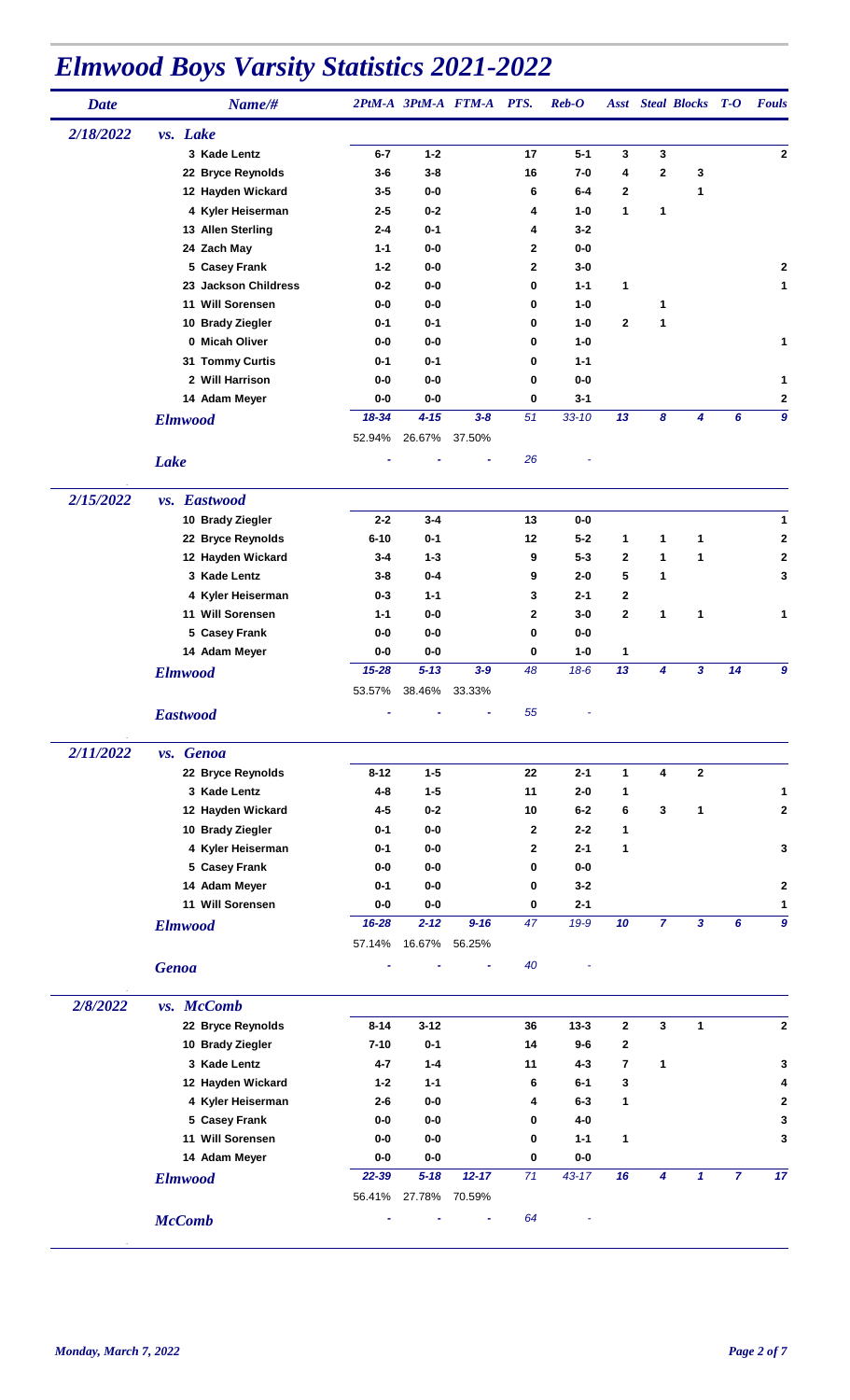| <b>Date</b> | Name/#                      |           |               | 2PtM-A 3PtM-A FTM-A PTS. |              | $\boldsymbol{Reb}\text{-}\boldsymbol{O}$ |                  |                  | <b>Asst</b> Steal Blocks | $T-O$          | <b>Fouls</b>     |
|-------------|-----------------------------|-----------|---------------|--------------------------|--------------|------------------------------------------|------------------|------------------|--------------------------|----------------|------------------|
| 2/4/2022    | Woodmore<br>VS <sub>2</sub> |           |               |                          |              |                                          |                  |                  |                          |                |                  |
|             | 22 Bryce Reynolds           | $6 - 7$   | $1 - 3$       |                          | 16           | $9 - 2$                                  | $\mathbf 2$      | 3                | 1                        |                | 3                |
|             | 3 Kade Lentz                | $5 - 12$  | $0 - 5$       |                          | 11           | $3 - 1$                                  | 6                | 5                |                          |                |                  |
|             | 12 Hayden Wickard           | $4 - 5$   | $0-0$         |                          | 11           | $10 - 4$                                 | 1                | 1                | 3                        |                | $\mathbf 2$      |
|             | 2 Will Harrison             | $2 - 3$   | $0-0$         |                          | 5            | $5 - 1$                                  |                  |                  |                          |                | $\mathbf{2}$     |
|             | 4 Kyler Heiserman           | $2 - 4$   | $0 - 1$       |                          | 5            | $3 - 1$                                  | 1                | $\mathbf{1}$     |                          |                |                  |
|             | 10 Brady Ziegler            | $1 - 3$   | $0-0$         |                          | $\mathbf{2}$ | $3 - 2$                                  |                  |                  |                          |                | 2                |
|             | 11 Will Sorensen            | $1 - 2$   | $0 - 1$       |                          | 2            | $0-0$                                    |                  |                  |                          |                |                  |
|             | 14 Adam Meyer               | $0 - 1$   | $0-0$         |                          | 0            | $0-0$                                    |                  |                  |                          |                | 1                |
|             | 5 Casey Frank               | $0-0$     | $0-0$         |                          | 0            | $0-0$                                    |                  |                  |                          |                |                  |
|             | <b>Elmwood</b>              | $21 - 37$ | $1 - 10$      | $7 - 15$                 | 52           | $33 - 11$                                | 10               | 10               | 4                        | 5              | 10               |
|             |                             | 56.76%    | 10.00%        | 46.67%                   |              |                                          |                  |                  |                          |                |                  |
|             | Woodmore                    |           |               |                          | 42           |                                          |                  |                  |                          |                |                  |
| 2/1/2022    | vs. Fostoria                |           |               |                          |              |                                          |                  |                  |                          |                |                  |
|             | 22 Bryce Reynolds           | $10 - 15$ | $2 - 5$       |                          | 31           | $7 - 4$                                  | 3                |                  | 4                        |                | $\bf{2}$         |
|             | 3 Kade Lentz                | $5 - 11$  | $1 - 3$       |                          | 13           | $6-2$                                    | 4                |                  |                          |                | 1                |
|             | 12 Hayden Wickard           | $3-6$     | $0-0$         |                          | 7            | $6 - 1$                                  | 4                |                  |                          |                | 3                |
|             | 4 Kyler Heiserman           | $2 - 5$   | $0 - 1$       |                          | 6            | $3 - 1$                                  | $\mathbf{2}$     |                  |                          |                | 2                |
|             | 14 Adam Meyer               | 0-0       | $0-0$         |                          | 0            | 0-0                                      | 1                | 1                |                          |                | $\mathbf 2$      |
|             | 11 Will Sorensen            | $0 - 2$   | $0-0$         |                          | 0            | 4-1                                      | $\mathbf{2}$     | 1                |                          |                | 2                |
|             | 10 Brady Ziegler            | $0-0$     | $0 - 1$       |                          | 0            | $1 - 1$                                  | 1                | 1                |                          |                | 3                |
|             | 5 Casey Frank               | $0 - 1$   | $0-0$         |                          | 0            | $0-0$                                    |                  |                  |                          |                |                  |
|             | <b>Elmwood</b>              | $20 - 40$ | $3 - 10$      | $8 - 9$                  | 57           | $27 - 10$                                | 17               | 3                | 4                        | $\overline{7}$ | 15               |
|             |                             | 50.00%    | 30.00%        | 88.89%                   |              |                                          |                  |                  |                          |                |                  |
|             | <b>Fostoria</b>             |           |               |                          | 47           |                                          |                  |                  |                          |                |                  |
| 1/28/2022   | vs. Otsego                  |           |               |                          |              |                                          |                  |                  |                          |                |                  |
|             | 22 Bryce Reynolds           | $7 - 13$  | $2 - 8$       |                          | 24           | $10 - 6$                                 | 3                | 1                | 1                        |                |                  |
|             | 12 Hayden Wickard           | $5 - 5$   | $0 - 1$       |                          | 10           | $6 - 3$                                  | 3                |                  |                          |                | 3                |
|             | 10 Brady Ziegler            | $4 - 4$   | $0-2$         |                          | 8            | $3 - 2$                                  |                  |                  | 1                        |                | 1                |
|             | 3 Kade Lentz                | $3 - 8$   | $0-2$         |                          | 6            | $7 - 1$                                  | 4                | $\boldsymbol{2}$ |                          |                |                  |
|             | 13 Allen Sterling           | $2 - 4$   | $0-0$         |                          | 4            | $2 - 1$                                  |                  | 2                |                          |                |                  |
|             | 5 Casey Frank               | $2 - 4$   | $0-0$         |                          | 4            | $5 - 3$                                  |                  | 1                |                          |                | $\mathbf 2$      |
|             | 2 Will Harrison             | $0-0$     | $1 - 3$       |                          | 3            | $3 - 1$                                  | 4                |                  |                          |                |                  |
|             | 23 Jackson Childress        | $1 - 2$   | $0-0$         |                          | $\mathbf 2$  | $1-0$                                    |                  | 1                |                          |                | 1                |
|             | 11 Will Sorensen            | $1 - 2$   | $0-0$         |                          | $\mathbf{2}$ | $3 - 2$                                  | $\bf{2}$         |                  |                          |                | 4                |
|             | 31 Tommy Curtis             | $0-0$     | $0-1$         |                          | 0            | $0-0$                                    |                  | 1                |                          |                |                  |
|             | 24 Zach May                 | $0-0$     | $0-0$         |                          | 0            | $2 - 1$                                  |                  |                  |                          |                |                  |
|             | 14 Adam Meyer               | $0 - 1$   | $0-0$         |                          | 0            | $1 - 1$                                  | $\boldsymbol{2}$ | 1                |                          |                | $\boldsymbol{2}$ |
|             | <b>Elmwood</b>              | $25 - 43$ | $3 - 17$      | $4-9$                    | 63           | $43 - 21$                                | 18               | $\pmb{9}$        | $\overline{2}$           | $\overline{z}$ | 13               |
|             |                             | 58.14%    | 17.65% 44.44% |                          |              |                                          |                  |                  |                          |                |                  |
|             | <b>Otsego</b>               |           |               | ۰                        | 25           |                                          |                  |                  |                          |                |                  |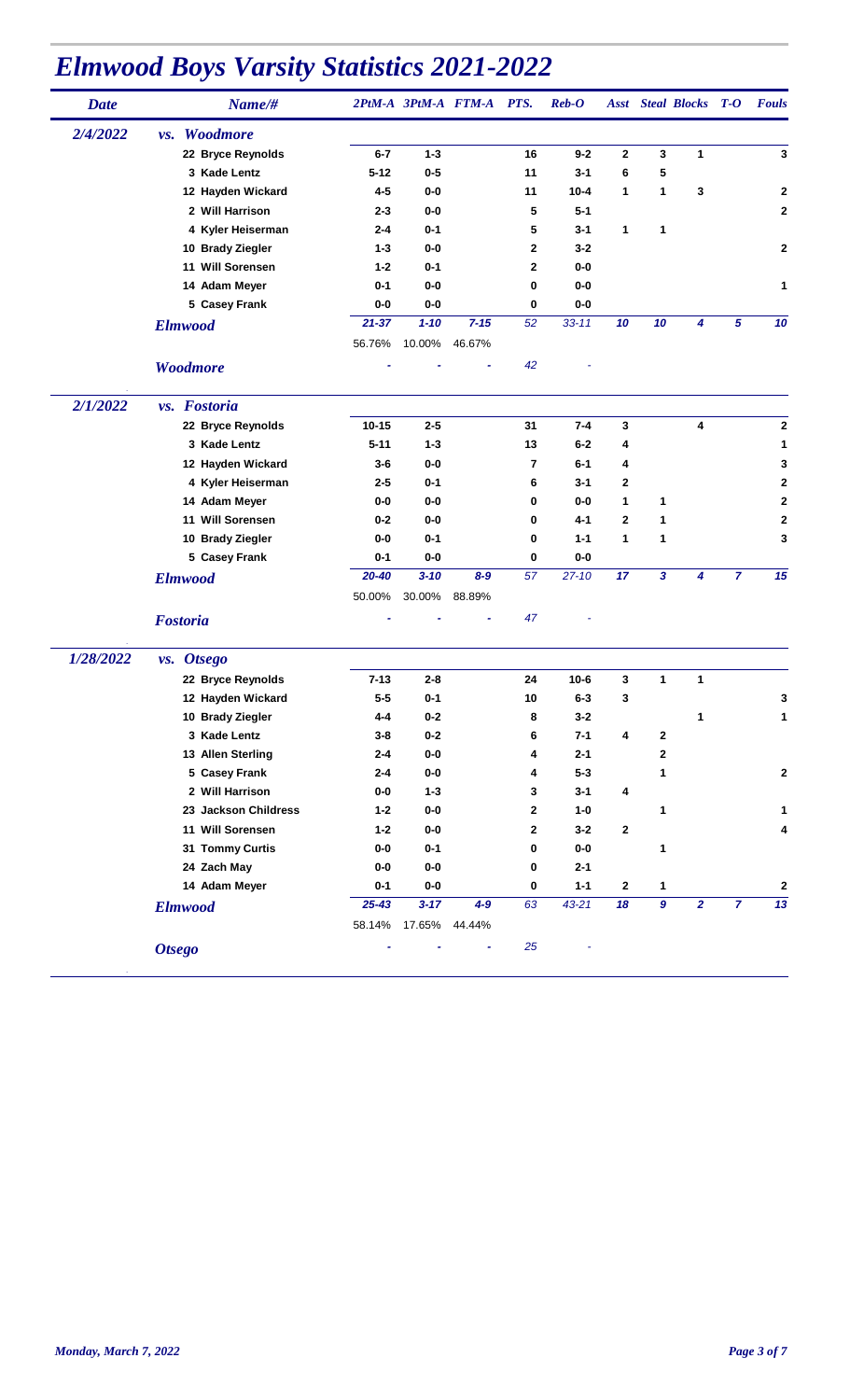| <b>Date</b> | Name/#               |          |          | 2PtM-A 3PtM-A FTM-A PTS. |              | $\boldsymbol{Reb}\text{-}\boldsymbol{O}$ |    |             | <b>Asst</b> Steal Blocks T-O |    | <b>Fouls</b> |
|-------------|----------------------|----------|----------|--------------------------|--------------|------------------------------------------|----|-------------|------------------------------|----|--------------|
| 1/25/2022   | vs. Rossford         |          |          |                          |              |                                          |    |             |                              |    |              |
|             | 22 Bryce Reynolds    | $2 - 6$  | $2 - 7$  |                          | 14           | $3 - 3$                                  | 4  | $\mathbf 2$ |                              |    |              |
|             | 3 Kade Lentz         | $2 - 7$  | $3 - 5$  |                          | 13           | $2 - 0$                                  | 3  | 1           |                              |    |              |
|             | 14 Adam Meyer        | 0-0      | $2 - 2$  |                          | 6            | $1 - 0$                                  | 2  |             |                              |    | 2            |
|             | 12 Hayden Wickard    | $1 - 2$  | $1 - 4$  |                          | 5            | $2 - 2$                                  |    | 1           |                              |    | $\mathbf 2$  |
|             | 10 Brady Ziegler     | $0-0$    | $1 - 1$  |                          | 3            | $1 - 0$                                  | 1  |             |                              |    | $\mathbf 2$  |
|             | 31 Tommy Curtis      | $1 - 1$  | $0-0$    |                          | 2            | $1 - 1$                                  |    |             |                              |    |              |
|             | 24 Zach May          | $0 - 1$  | $0-0$    |                          | 1            | $1 - 1$                                  | 1  |             |                              |    |              |
|             | 5 Casey Frank        | 0-0      | $0-0$    |                          | 0            | $0-0$                                    |    |             |                              |    | 1            |
|             | 2 Will Harrison      | $0 - 3$  | 0-0      |                          | 0            | $2 - 1$                                  |    |             |                              |    |              |
|             | 4 Kyler Heiserman    | $0 - 2$  | $0 - 2$  |                          | 0            | $2 - 1$                                  |    |             |                              |    |              |
|             | 11 Will Sorensen     | 0-0      | $0 - 1$  |                          | 0            | $2 - 0$                                  | 4  | 1           |                              |    | 1            |
|             | 13 Allen Sterling    | $0-0$    | 0-0      |                          | 0            | $1 - 0$                                  |    |             |                              |    |              |
|             | 0 Micah Oliver       | $0-0$    | $0-0$    |                          | 0            | 0-0                                      |    |             |                              |    |              |
|             | 23 Jackson Childress | $0 - 1$  | $0-0$    |                          | 0            | $0-0$                                    |    |             |                              |    |              |
|             | <b>Elmwood</b>       | $6 - 23$ | $9 - 22$ | $5 - 14$                 | 44           | $18-9$                                   | 15 | 5           |                              | 16 | 12           |
|             |                      | 26.09%   | 40.91%   | 35.71%                   |              |                                          |    |             |                              |    |              |
|             |                      |          |          |                          |              |                                          |    |             |                              |    |              |
|             | <b>Rossford</b>      |          |          |                          | 72           |                                          |    |             |                              |    |              |
|             |                      |          |          |                          |              |                                          |    |             |                              |    |              |
| 1/21/2022   | vs. Eastwood         |          |          |                          |              |                                          |    |             |                              |    |              |
|             | 3 Kade Lentz         | $3-6$    | $0 - 3$  |                          | 12           | $1-0$                                    | 1  | 1           |                              |    | $\mathbf 2$  |
|             | 22 Bryce Reynolds    | $2 - 6$  | $1 - 4$  |                          | 9            | $8 - 1$                                  | 2  |             | $\mathbf{2}$                 |    | 1            |
|             | 12 Hayden Wickard    | $2 - 7$  | $1 - 3$  |                          | 7            | $5 - 3$                                  | 1  |             |                              |    | 4            |
|             | 13 Allen Sterling    | $0-0$    | $1 - 1$  |                          | 3            | $0-0$                                    |    |             | 1                            |    |              |
|             | 5 Casey Frank        | $1 - 2$  | $0-0$    |                          | 2            | $1 - 1$                                  |    |             |                              |    |              |
|             | 2 Will Harrison      | $1 - 2$  | 0-0      |                          | $\mathbf{2}$ | $0-0$                                    |    |             |                              |    | 1            |
|             | 24 Zach May          | 0-0      | $0-0$    |                          | 0            | $1 - 0$                                  | 1  |             |                              |    |              |
|             | 23 Jackson Childress | $0-0$    | $0-0$    |                          | 0            | $0-0$                                    |    |             |                              |    | 1            |
|             | 0 Micah Oliver       | $0-0$    | 0-0      |                          | 0            | 0-0                                      | 1  |             |                              |    |              |
|             | 31 Tommy Curtis      | 0-0      | $0-0$    |                          | 0            | 0-0                                      |    |             |                              |    |              |
|             | 4 Kyler Heiserman    | $0-0$    | $0-0$    |                          | 0            | 0-0                                      |    |             |                              |    |              |
|             | 10 Brady Ziegler     | $0 - 1$  | $0 - 3$  |                          | 0            | $2 - 1$                                  |    |             |                              |    | $\mathbf{2}$ |
|             | 14 Adam Meyer        | $0-0$    | $0 - 1$  |                          | 0            | $2 - 2$                                  | 1  |             |                              |    | 4            |
|             | 11 Will Sorensen     | $0 - 1$  | $0-0$    |                          | 0            | $2-0$                                    | 3  |             |                              |    |              |
|             | <b>Elmwood</b>       | $9 - 25$ | $3 - 15$ | $8 - 13$                 | 35           | $22 - 8$                                 | 10 | 1           | $\overline{\mathbf{3}}$      | 15 | 15           |
|             |                      | 36.00%   | 20.00%   | 61.54%                   |              |                                          |    |             |                              |    |              |
|             | <b>Eastwood</b>      |          |          |                          | 70           |                                          |    |             |                              |    |              |
|             |                      |          |          |                          |              |                                          |    |             |                              |    |              |
| 1/18/2022   | Woodmore<br>vs.      |          |          |                          |              |                                          |    |             |                              |    |              |
|             | 3 Kade Lentz         | $8 - 13$ | $2 - 4$  |                          | 24           | $3-0$                                    |    | $\mathbf 2$ |                              |    |              |
|             |                      |          |          |                          |              |                                          | 3  | 5           |                              |    |              |
|             | 22 Bryce Reynolds    | $6 - 11$ | $1 - 1$  |                          | 23           | $8 - 3$                                  | 4  |             | 1                            |    |              |
|             | 4 Kyler Heiserman    | $2 - 6$  | $2 - 4$  |                          | 10           | $3 - 2$                                  |    |             |                              |    |              |
|             | 12 Hayden Wickard    | 1-4      | $1 - 2$  |                          | 5            | $10 - 3$                                 | 3  | 4           |                              |    | $\mathbf{2}$ |
|             | 5 Casey Frank        | $2 - 3$  | $0-0$    |                          | 4            | $5 - 3$                                  |    |             |                              |    | 1            |
|             | 10 Brady Ziegler     | $1 - 2$  | $0 - 1$  |                          | 2            | $3 - 2$                                  | 3  | 2           |                              |    | 1            |
|             | 13 Allen Sterling    | $1 - 2$  | $0-0$    |                          | 2            | $1 - 0$                                  |    |             |                              |    | 1            |
|             | 23 Jackson Childress | $1 - 3$  | $0-0$    |                          | $\mathbf{2}$ | $0-0$                                    | 1  | 1           |                              |    | $\mathbf 2$  |
|             | 24 Zach May          | $1 - 2$  | $0-0$    |                          | 2            | $2 - 0$                                  | 1  |             |                              |    |              |
|             | 1 Lucas Barringer    | $0-0$    | $0-0$    |                          | 0            | $0-0$                                    |    | 1           |                              |    |              |
|             | 14 Adam Meyer        | $0 - 1$  | $0-0$    |                          | 0            | $1-0$                                    | 1  | 1           |                              |    | 3            |
|             | 2 Will Harrison      | $0 - 1$  | $0-0$    |                          | 0            | $0-0$                                    |    | 1           |                              |    |              |
|             | <b>Elmwood</b>       | 23-48    | $6 - 12$ | $10 - 23$                | 74           | $36 - 13$                                | 16 | 17          | 1                            | 11 | 10           |
|             |                      | 47.92%   | 50.00%   | 43.48%                   |              |                                          |    |             |                              |    |              |
|             | Woodmore             |          |          |                          | 41           |                                          |    |             |                              |    |              |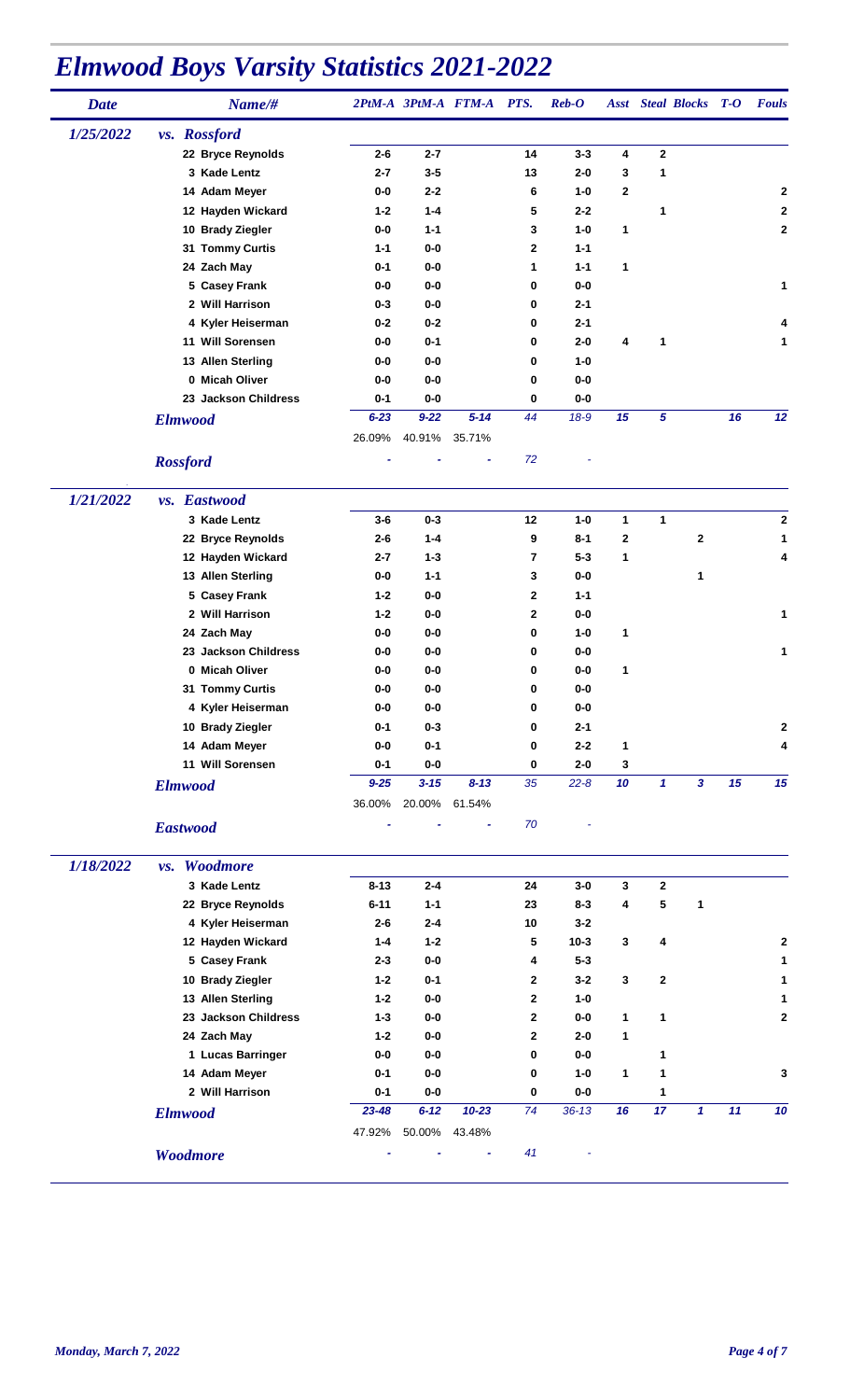| <b>Date</b> | Name/#                    |           |                  | 2PtM-A 3PtM-A FTM-A PTS. |                    | $\boldsymbol{Reb}\text{-}\boldsymbol{O}$ |                   |                     | <b>Asst</b> Steal Blocks T-O |    | <b>Fouls</b>   |
|-------------|---------------------------|-----------|------------------|--------------------------|--------------------|------------------------------------------|-------------------|---------------------|------------------------------|----|----------------|
| 1/15/2022   | <i>vs.</i> Van Buren      |           |                  |                          |                    |                                          |                   |                     |                              |    |                |
|             | 22 Bryce Reynolds         | $12 - 16$ | $1 - 1$          |                          | 27                 | $15 - 6$                                 | 5                 | 4                   | $\mathbf{2}$                 |    | $\mathbf{3}$   |
|             | 3 Kade Lentz              | $6 - 13$  | $3 - 8$          |                          | 23                 | $3 - 3$                                  | 9                 | 1                   |                              |    |                |
|             | 10 Brady Ziegler          | $2 - 4$   | $1 - 2$          |                          | 7                  | $1 - 1$                                  | 1                 | 2                   |                              |    | $\overline{2}$ |
|             | 4 Kyler Heiserman         | $2 - 6$   | $0-0$            |                          | 5                  | $1 - 0$                                  | 1                 |                     |                              |    | 2              |
|             | 12 Hayden Wickard         | $1 - 4$   | $0-0$            |                          | 2                  | $6-4$                                    | 3                 |                     |                              |    | 4              |
|             | 11 Will Sorensen          | $1 - 1$   | $0-0$            |                          | 2                  | $3 - 1$                                  | 1                 |                     |                              |    | $\mathbf 2$    |
|             | 1 Lucas Barringer         | $0-0$     | $0-0$            |                          | 2                  | 0-0                                      |                   |                     |                              |    |                |
|             | 24 Zach May               | $0-0$     | $0-0$            |                          | 0                  | 0-0                                      |                   |                     |                              |    |                |
|             | 23 Jackson Childress      | $0-0$     | 0-0              |                          | 0                  | $1 - 0$                                  |                   |                     |                              |    | 1              |
|             | 14 Adam Meyer             | 0-0       | $0 - 1$          |                          | 0                  | 0-0                                      |                   | 1                   |                              |    |                |
|             | 13 Allen Sterling         | 0-0       | $0-0$            |                          | 0                  | $1-0$                                    |                   |                     |                              |    |                |
|             | 2 Will Harrison           | $0-0$     | 0-0              |                          | 0                  | 0-0                                      |                   |                     |                              |    |                |
|             | 5 Casey Frank             | $0-0$     | $0-0$            |                          | 0                  | $0-0$                                    |                   |                     |                              |    |                |
|             | <b>Elmwood</b>            | 24-44     | $5 - 12$         | $5 - 5$                  | 68                 | $31 - 15$                                | 20                | 8                   | 2                            | 14 | 14             |
|             |                           | 54.55%    |                  | 41.67% 100.00%           |                    |                                          |                   |                     |                              |    |                |
|             | <b>Van Buren</b>          |           |                  |                          | 47                 |                                          |                   |                     |                              |    |                |
|             |                           |           |                  |                          |                    |                                          |                   |                     |                              |    |                |
| 1/14/2022   | vs. Lake                  |           |                  |                          |                    |                                          |                   |                     |                              |    |                |
|             | 22 Bryce Reynolds         | $6-9$     | $3-6$            |                          | 25                 | $7 - 2$                                  | 6                 | $\mathbf{2}$        | $\mathbf{2}$                 |    | $\mathbf{1}$   |
|             | 3 Kade Lentz              | $6 - 11$  | $3 - 5$          |                          | 21                 | $6-0$                                    | 6                 |                     |                              |    |                |
|             | 4 Kyler Heiserman         | $5 - 5$   | 0-0              |                          | 10                 | 3-2                                      |                   |                     |                              |    | 1              |
|             | 23 Jackson Childress      | $3 - 3$   | $0-0$            |                          | 6                  | $4-0$                                    | 1                 |                     |                              |    | 4              |
|             | 12 Hayden Wickard         | $3 - 4$   | $0-0$            |                          | 6                  | $2 - 0$                                  | $\mathbf 2$       |                     | 1                            |    | 2              |
|             | 10 Brady Ziegler          | $1 - 2$   | $0 - 1$          |                          | 3                  | $1 - 1$                                  | 1                 |                     | 1                            |    | $\mathbf 2$    |
|             | 14 Adam Meyer             | $1 - 1$   | 0-0              |                          | 2                  | $1-0$                                    |                   | 1                   |                              |    | 4              |
|             | 2 Will Harrison           | $0-0$     | $0-0$            |                          | 1                  | $0-0$                                    |                   |                     | 1                            |    | 1              |
|             | 24 Zach May               | $0-0$     | $0-0$            |                          | 0                  | $0-0$                                    | 1                 |                     |                              |    |                |
|             | 13 Allen Sterling         | $0-0$     | 0-0              |                          | 0                  | $1-0$                                    |                   |                     |                              |    |                |
|             | 11 Will Sorensen          | $0 - 1$   | $0-0$            |                          | 0                  | $1 - 1$                                  | 5                 | 1                   |                              |    | 1              |
|             | 1 Lucas Barringer         | $0-0$     | $0-0$            |                          | o                  | 0-0                                      |                   |                     | 1                            |    |                |
|             | 5 Casey Frank             | $0 - 1$   | $0-0$            |                          | 0                  | $0-0$                                    |                   |                     | 1                            |    | $\mathbf 2$    |
|             | <b>Elmwood</b>            | $25 - 37$ | $6 - 12$         | $6 - 10$                 | 74                 | $26 - 6$                                 | 22                | 4                   | $\overline{7}$               | 11 | 18             |
|             |                           | 67.57%    | 50.00%           | 60.00%                   |                    |                                          |                   |                     |                              |    |                |
|             | <b>Lake</b>               |           |                  |                          | 50                 |                                          |                   |                     |                              |    |                |
|             |                           |           |                  |                          |                    |                                          |                   |                     |                              |    |                |
| 1/8/2022    | vs. Genoa                 |           |                  |                          |                    |                                          |                   |                     |                              |    |                |
|             | 22 Bryce Reynolds         | $3-6$     | $3 - 4$          |                          | 19                 | $5-0$                                    | $\mathbf{2}$      | $\mathbf{1}$        | $\mathbf 2$                  |    | 1              |
|             | 3 Kade Lentz              | $3-6$     | $0 - 2$          |                          | 8                  | $3-0$                                    |                   | 1                   |                              |    | 2              |
|             | 4 Kyler Heiserman         | $3-6$     | $0-0$            |                          | $\overline{7}$     | $5-2$                                    | 1                 | 2                   |                              |    | 4              |
|             | 10 Brady Ziegler          | $2 - 3$   | $0-0$            |                          | 5                  | $1-0$                                    | 1                 |                     |                              |    | 3              |
|             | 12 Hayden Wickard         | $0 - 3$   | 0-0              |                          | 4                  | $8 - 2$                                  | 4                 |                     | 1                            |    | 4              |
|             | 5 Casey Frank             | $2 - 2$   | $0-0$            |                          | 4                  | $2 - 2$                                  |                   |                     |                              |    | $\mathbf 2$    |
|             | 11 Will Sorensen          | $0 - 1$   | $1 - 1$          |                          | 3                  | $1-0$                                    |                   |                     |                              |    | 1              |
|             | 14 Adam Meyer             | 0-0       | $0-0$<br>$4 - 7$ | $14 - 21$                | $\mathbf{2}$<br>52 | $1-0$<br>$26 - 6$                        | $\mathbf 2$<br>10 | 1<br>$\overline{5}$ | 3                            | 11 | 2<br>19        |
|             | <b>Elmwood</b>            | $13 - 27$ |                  |                          |                    |                                          |                   |                     |                              |    |                |
|             |                           | 48.15%    | 57.14%           | 66.67%                   |                    |                                          |                   |                     |                              |    |                |
|             | <b>Genoa</b>              |           |                  |                          | 44                 |                                          |                   |                     |                              |    |                |
| 12/30/2021  | <i>vs.</i> Liberty-Benton |           |                  |                          |                    |                                          |                   |                     |                              |    |                |
|             | 22 Bryce Reynolds         | $4 - 7$   | $5 - 10$         |                          | 28                 | $12 - 1$                                 | 3                 | 1                   | $\overline{2}$               |    | 3              |
|             | 4 Kyler Heiserman         | $5 - 7$   | $0-0$            |                          | 10                 | $5 - 3$                                  | $\mathbf{2}$      | 1                   |                              |    | 3              |
|             | 10 Brady Ziegler          | $0 - 4$   | $2 - 3$          |                          | 8                  | $3-0$                                    | $\mathbf{2}$      |                     | 1                            |    | 5              |
|             | 3 Kade Lentz              | $2 - 6$   | $0 - 2$          |                          | 7                  | $1-0$                                    | 5                 |                     |                              |    |                |
|             | 12 Hayden Wickard         | $2 - 5$   | $0 - 1$          |                          | 5                  | $4 - 2$                                  | $\mathbf{2}$      |                     |                              |    | 2              |
|             | 5 Casey Frank             | $0-0$     | $0-0$            |                          | 0                  | $0-0$                                    |                   |                     |                              |    |                |
|             | 14 Adam Meyer             | $0-0$     | $0-0$            |                          | 0                  | $0-0$                                    |                   |                     |                              |    | 4              |
|             | 11 Will Sorensen          | 0-0       | $0 - 1$          |                          | 0                  | $0-0$                                    |                   | 1                   |                              |    | 3              |
|             | <b>Elmwood</b>            | 13-29     | $7 - 17$         | $11 - 12$                | 58                 | $25 - 6$                                 | 14                | 3                   | 3                            | 14 | 20             |
|             |                           | 44.83%    | 41.18%           | 91.67%                   |                    |                                          |                   |                     |                              |    |                |
|             |                           |           |                  |                          |                    |                                          |                   |                     |                              |    |                |
|             | <b>Liberty-Benton</b>     |           |                  |                          | 68                 |                                          |                   |                     |                              |    |                |

*.*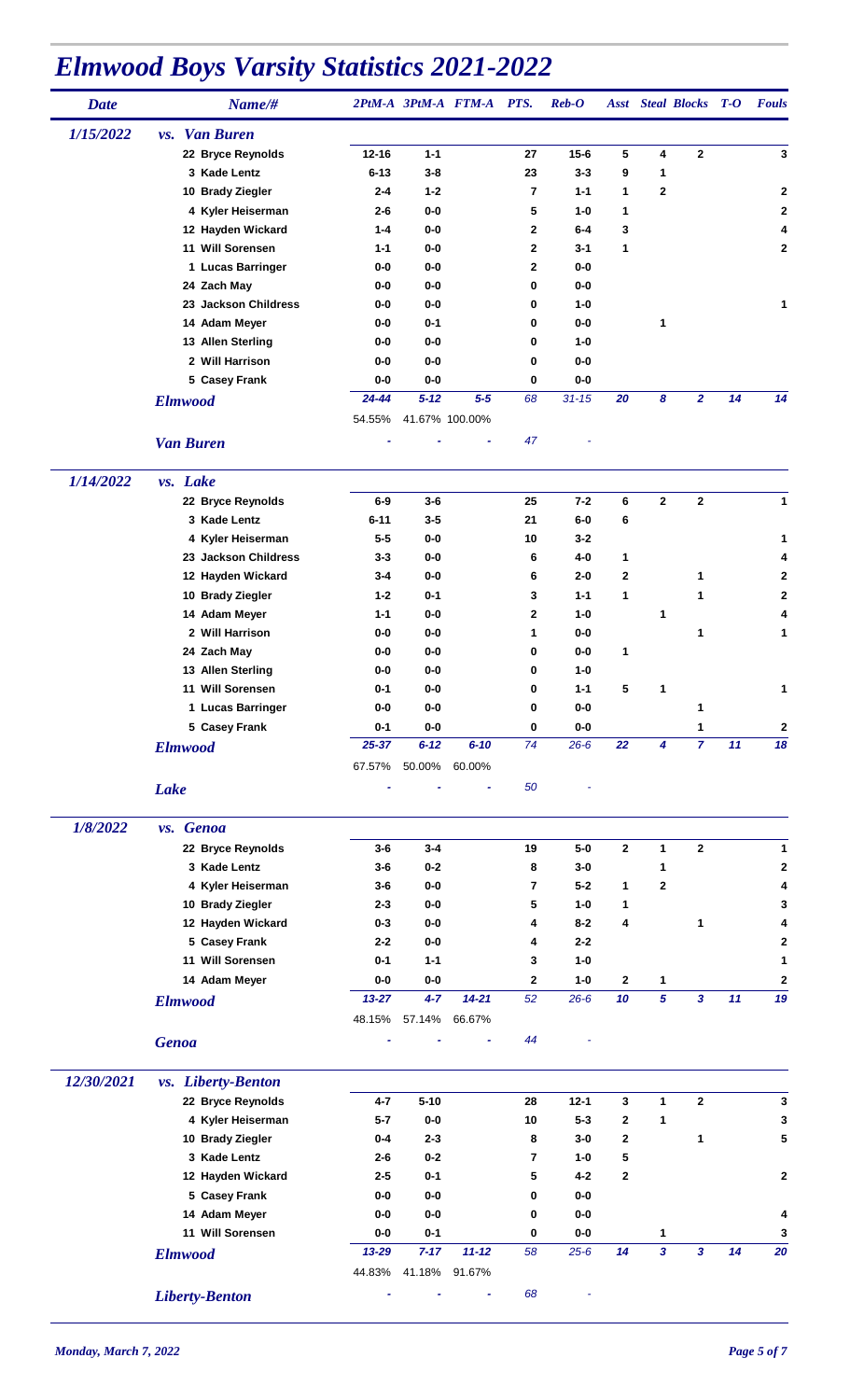| <b>Date</b> | Name/#                         |                    |                  | 2PtM-A 3PtM-A FTM-A PTS. |              | $\mathbf{Reb}\text{-}\mathbf{O}$ |              |                | <b>Asst</b> Steal Blocks | $T-O$ | <b>Fouls</b> |
|-------------|--------------------------------|--------------------|------------------|--------------------------|--------------|----------------------------------|--------------|----------------|--------------------------|-------|--------------|
| 12/28/2021  | <i>vs.</i> Gibsonburg          |                    |                  |                          |              |                                  |              |                |                          |       |              |
|             | 22 Bryce Reynolds              | $6 - 7$            | $2 - 12$         |                          | 26           | $7 - 2$                          | $\mathbf{2}$ | 6              | 1                        |       | 2            |
|             | 3 Kade Lentz                   | $2 - 7$            | $3 - 7$          |                          | 14           | $5 - 2$                          | 3            |                |                          |       | 1            |
|             | 4 Kyler Heiserman              | $2 - 3$            | $1 - 1$          |                          | 8            | 4-1                              |              |                |                          |       | 1            |
|             | 14 Adam Meyer                  | $0-0$              | $1 - 1$          |                          | 3            | $1 - 1$                          | 1            |                |                          |       | $\mathbf{2}$ |
|             | 10 Brady Ziegler               | $1 - 1$            | $0 - 1$          |                          | 2            | 4-1                              | 1            |                | 1                        |       | 1            |
|             | 12 Hayden Wickard              | $0 - 1$            | $0-0$            |                          | 0            | $1-0$                            | 3            | 1              | 1                        |       | 4            |
|             | 11 Will Sorensen               | $0-0$              | $0-0$            |                          | 0            | $1-0$                            |              |                |                          |       | $\mathbf 2$  |
|             | <b>Elmwood</b>                 | $11 - 19$          | $7 - 22$         | $10 - 13$                | 53           | $23 - 7$                         | 10           | $\overline{7}$ | 3                        | 11    | 13           |
|             |                                | 57.89%             | 31.82%           | 76.92%                   |              |                                  |              |                |                          |       |              |
|             | <b>Gibsonburg</b>              |                    |                  |                          | 52           |                                  |              |                |                          |       |              |
|             |                                |                    |                  |                          |              |                                  |              |                |                          |       |              |
| 12/23/2021  | <i>vs.</i> Liberty Center      |                    |                  |                          |              |                                  |              |                |                          |       |              |
|             | 22 Bryce Reynolds              | $4 - 15$           | $1 - 4$          |                          | 17           | $7 - 3$                          | 4            | 3              | $\mathbf{2}$             |       | $\mathbf{2}$ |
|             | 3 Kade Lentz                   | $3 - 12$           | $1 - 3$          |                          | 10           | $5 - 1$                          | 5            | 3              |                          |       | 4            |
|             | 10 Brady Ziegler               | $2 - 2$            | $1 - 2$          |                          | 7            | $3 - 3$                          |              | 1              |                          |       | 2            |
|             | 4 Kyler Heiserman              | $3-6$              | $0 - 1$<br>$0-0$ |                          | 6            | $5 - 3$<br>$4 - 1$               | $\mathbf{2}$ | 2              |                          |       | 1            |
|             | 5 Casey Frank<br>14 Adam Meyer | $1 - 1$<br>$0 - 1$ | $1 - 1$          |                          | 3<br>3       | $1 - 1$                          | 1            | 1<br>1         |                          |       | 4            |
|             | 11 Will Sorensen               | $0 - 2$            | $0-0$            |                          | 0            | $6-1$                            |              | 1              |                          |       | 4            |
|             | 23 Jackson Childress           | $0-0$              | $0-0$            |                          | 0            | $0-0$                            |              |                |                          |       |              |
|             | 2 Will Harrison                | $0 - 1$            | $0-0$            |                          | 0            | $0-0$                            |              |                |                          |       | 1            |
|             |                                | $13 - 40$          | $4 - 11$         | $8 - 16$                 | 46           | $31 - 13$                        | 12           | 12             | $\overline{2}$           | 24    | 18           |
|             | <b>Elmwood</b>                 | 32.50%             | 36.36%           | 50.00%                   |              |                                  |              |                |                          |       |              |
|             | <b>Liberty Center</b>          |                    |                  |                          | 50           |                                  |              |                |                          |       |              |
| 12/22/2021  | <i>vs.</i> Bluffton            |                    |                  |                          |              |                                  |              |                |                          |       |              |
|             | 10 Brady Ziegler               | $1 - 1$            | $3 - 5$          |                          | 11           | $3 - 1$                          | $\mathbf 2$  |                |                          |       | 3            |
|             | 4 Kyler Heiserman              | 4-10               | $0 - 2$          |                          | 10           | $5-2$                            | 1            |                |                          |       | 4            |
|             | 22 Bryce Reynolds              | $1 - 4$            | $1 - 3$          |                          | 7            | $7 - 2$                          | 1            | 1              | $\mathbf 2$              |       | 2            |
|             | 24 Zach May                    | $0-0$              | $0-0$            |                          | 4            | $0-0$                            |              |                |                          |       |              |
|             | 2 Will Harrison                | $1 - 1$            | $0-0$            |                          | 3            | $0-0$                            | 1            |                |                          |       | 1            |
|             | 3 Kade Lentz                   | $1 - 4$            | $0 - 3$          |                          | $\mathbf{2}$ | $2 - 0$                          | $\mathbf{2}$ | 1              |                          |       | 3            |
|             | 14 Adam Meyer                  | $1 - 1$            | $0-0$            |                          | $\mathbf{2}$ | $1-0$                            | 1            |                |                          |       | 2            |
|             | 11 Will Sorensen               | $0 - 2$            | $0-2$            |                          | 0            | $1 - 1$                          | $\mathbf{2}$ | 1              |                          |       | $\mathbf 2$  |
|             | 5 Casey Frank                  | $0-0$              | $0-0$            |                          | 0            | $1-0$                            |              |                |                          |       | 3            |
|             | 23 Jackson Childress           | $0-0$              | $0-0$            |                          | 0            | $0-0$                            |              |                |                          |       |              |
|             | 13 Allen Sterling              | $0 - 1$            | $0 - 1$          |                          | 0            | $3-0$                            | 1            |                |                          |       | 1            |
|             | <b>Elmwood</b>                 | $9 - 24$           | $4 - 16$         | $9 - 12$                 | 39           | $23 - 6$                         | 11           | 3              | $\overline{2}$           | 16    | 21           |
|             |                                | 37.50%             | 25.00%           | 75.00%                   |              |                                  |              |                |                          |       |              |
|             | <b>Bluffton</b>                |                    |                  |                          | 56           |                                  |              |                |                          |       |              |
| 12/20/2021  | <i>vs.</i> Bowling Green       |                    |                  |                          |              |                                  |              |                |                          |       |              |
|             | 22 Bryce Reynolds              | $4 - 8$            | $3-9$            |                          | 17           | $7 - 1$                          | 4            | $\bf 2$        | $\mathbf{2}$             |       |              |
|             | 3 Kade Lentz                   | $2 - 8$            | $2 - 5$          |                          | 11           | $6-2$                            | 7            |                |                          |       | 2            |
|             | 10 Brady Ziegler               | $3 - 3$            | $0-0$            |                          | 8            | $8 - 2$                          | 1            |                |                          |       | 1            |
|             | 12 Hayden Wickard              | $2 - 6$            | $0-2$            |                          | 5            | $3 - 3$                          | 4            |                | 1                        |       | 4            |
|             | 5 Casey Frank                  | $2 - 2$            | $0-0$            |                          | 4            | $4 - 1$                          |              |                |                          |       | $\mathbf{2}$ |
|             | 4 Kyler Heiserman              | $1 - 3$            | $0-0$            |                          | $\mathbf{2}$ | $1-0$                            | 1            |                |                          |       | 2            |
|             | 11 Will Sorensen               | $0 - 1$            | $0-0$            |                          | $\mathbf 0$  | $6 - 3$                          | 1            |                |                          |       | 5            |
|             | <b>Elmwood</b>                 | $14 - 31$          | $5 - 16$         | $4 - 10$                 | 47           | $35 - 12$                        | 18           | $\overline{2}$ | $\mathbf{3}$             | 16    | 16           |
|             |                                |                    | 45.16% 31.25%    | 40.00%                   |              |                                  |              |                |                          |       |              |
|             | <b>Bowling Green</b>           |                    |                  |                          | 55           |                                  |              |                |                          |       |              |